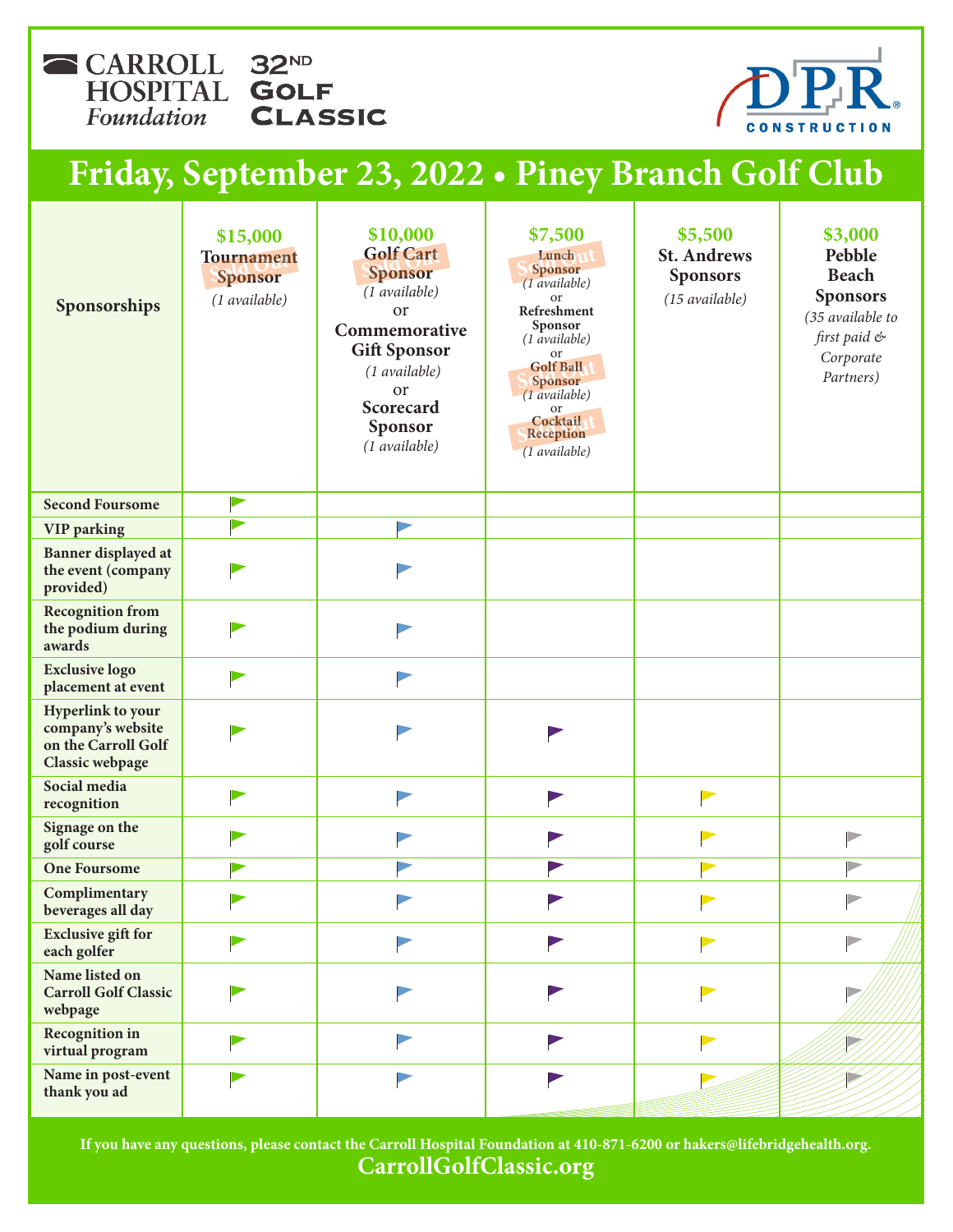

**Opportunities 2022 Sponsorship Confirmation Form**

## **Yes, I would like to support Carroll Hospital by sponsoring the Carroll Golf Classic at the following level:**

| <b>S10,000 - SCORECARD SPONSORSHIP (ONE AVAILABLE)</b>          |
|-----------------------------------------------------------------|
| <b>S10,000 - COMMEMORATIVE GIFT SPONSORSHIP (ONE AVAILABLE)</b> |
| $\square$ \$7,500 - REFRESHMENT SPONSORSHIP (ONE AVAILABLE)     |

- **\$5,500** St. Andrews Sponsorship
- **\$3,000** Pebble Beach Sponsorship

| Name (company): _ | Contact person: $\overline{\phantom{a}}$ |
|-------------------|------------------------------------------|
| Address:          |                                          |

l

Phone: Email: Email: Email: Email: Email: Email: Email: Email: Email: Email: Email: Email: Email: Email: Email: Email: Email: Email: Email: Email: Email: Email: Email: Email: Email: Email: Email: Email: Email: Email: Email

**\* I would like to purchase raffle tickets at \$100 each for a chance to win fabulous prizes.**

To sponsor the Carroll Golf Classic, please complete the above form, or visit CarrollGolfClassic.org

Check payable to: **Carroll Hospital Foundation**

 $\square$  Pay by credit card, visit carrollgolfclassic.org

Mail or fax to: **Carroll Hospital Foundation Carroll Golf Classic** Attention: Heather Akers 200 Memorial Avenue Westminster, MD 21157 Phone: 410-871-6200 Fax: 410-871-6210

hakers@lifebridgehealth.org



*Thank you for your support! Raising funds for Carroll Hospital, A LifeBridge Health Center.*

*Support the Carroll Hospital Foundation by adding raffle tickets to your registration!* If you have any questions, please contact Heather Akers at 410-871-6200 or hakers@lifebridgehealth.org.